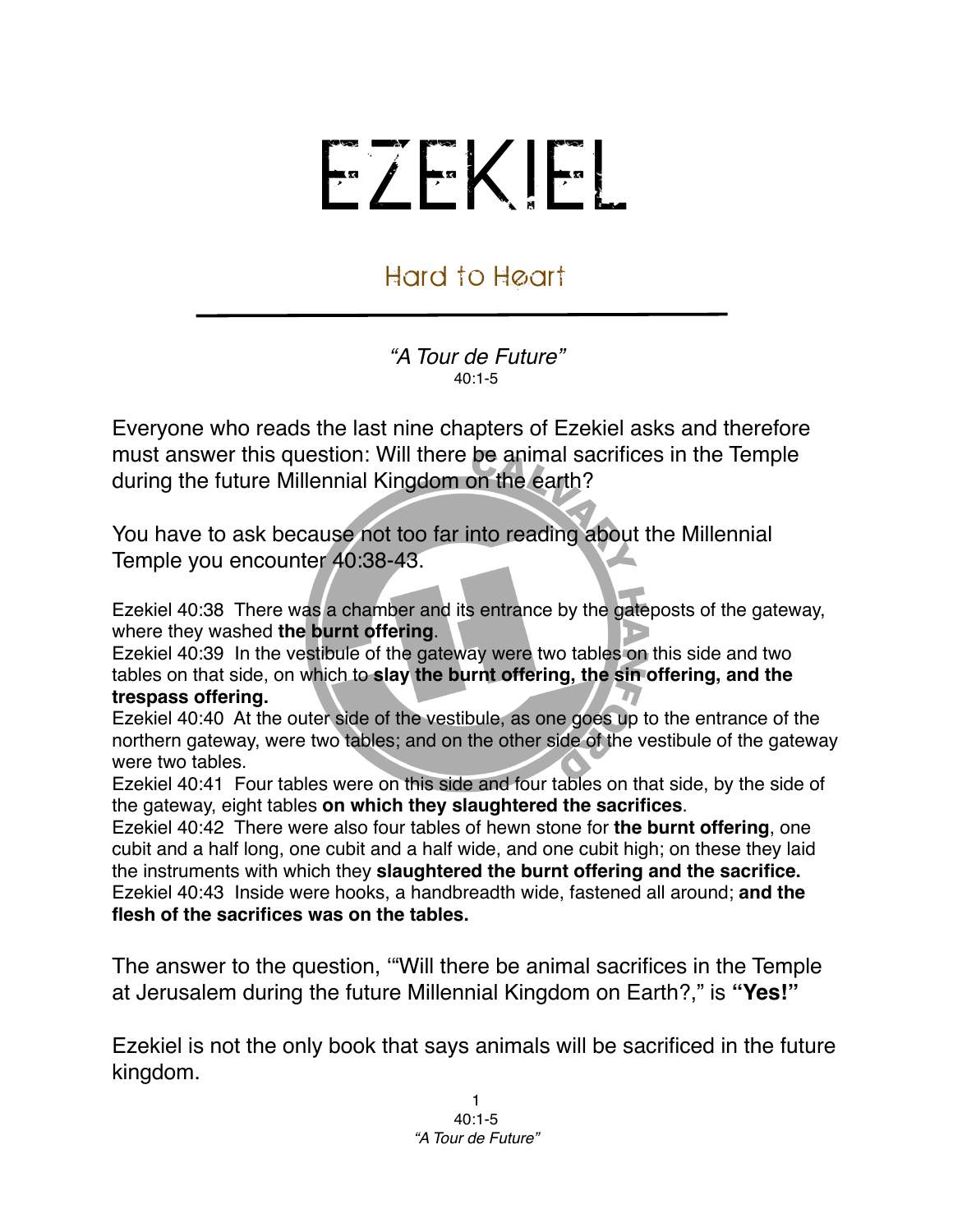Isaiah 56:6 "Also the sons of the foreigner Who join themselves to the Lord, to serve Him, And to love the name of the Lord, to be His servants - Everyone who keeps from defiling the Sabbath, And holds fast My covenant -

Isaiah 56:7 Even them I will bring to My holy mountain, And make them joyful in My house of prayer. Their burnt offerings and their sacrifices Will be accepted on My altar; For My house shall be called a house of prayer for all nations."

Isaiah 56:8 The Lord God, who gathers the outcasts of Israel, says, "Yet I will gather to him Others besides those who are gathered to him."

Zechariah 14:16 And it shall come to pass that everyone who is left of all the nations which came against Jerusalem shall go up from year to year to worship the King, the Lord of hosts, and to keep the Feast of Tabernacles.

(The Feast of Tabernacles involves lots of animals being slaughtered and sacrificed).

Jeremiah 33:15 'In those days and at that time I will cause to grow up to David A Branch of righteousness; He shall execute judgment and righteousness in the earth. Jeremiah 33:16 In those days Judah will be saved, And Jerusalem will dwell safely. And this is the name by which she will be called: THE LORD OUR RIGHTEOUSNESS.' Jeremiah 33:17 "For thus says the Lord: 'David shall never lack a man to sit on the throne of the house of Israel;

Jeremiah 33:18 nor shall the priests, the Levites, lack a man to offer burnt offerings before Me, to kindle grain offerings, and to sacrifice continually.<sup>1</sup>

- "But," critics say, "I thought Jesus' death on the Cross abolished animal sacrifices once and for all?"
- "But," critics say, "I thought conditions on earth during the Millennial Kingdom would be near perfect, with lions lying down with lambs?"

Let's talk about the place of sacrifices in relation to the Cross of Jesus Christ. The sacrifices in the Old Testament **never saved anyone!** A person was saved when they believed God and were justified by His grace.

The once-for-all sacrifice for sin by Jesus Christ was portrayed, it was illustrated, by the animal sacrifices. One author put it like this: "The sacrificial system of the Mosaic covenant pictorialized the work of Jesus Christ in order that the Israelite might understand what the Messiah would accomplish on behalf of mankind."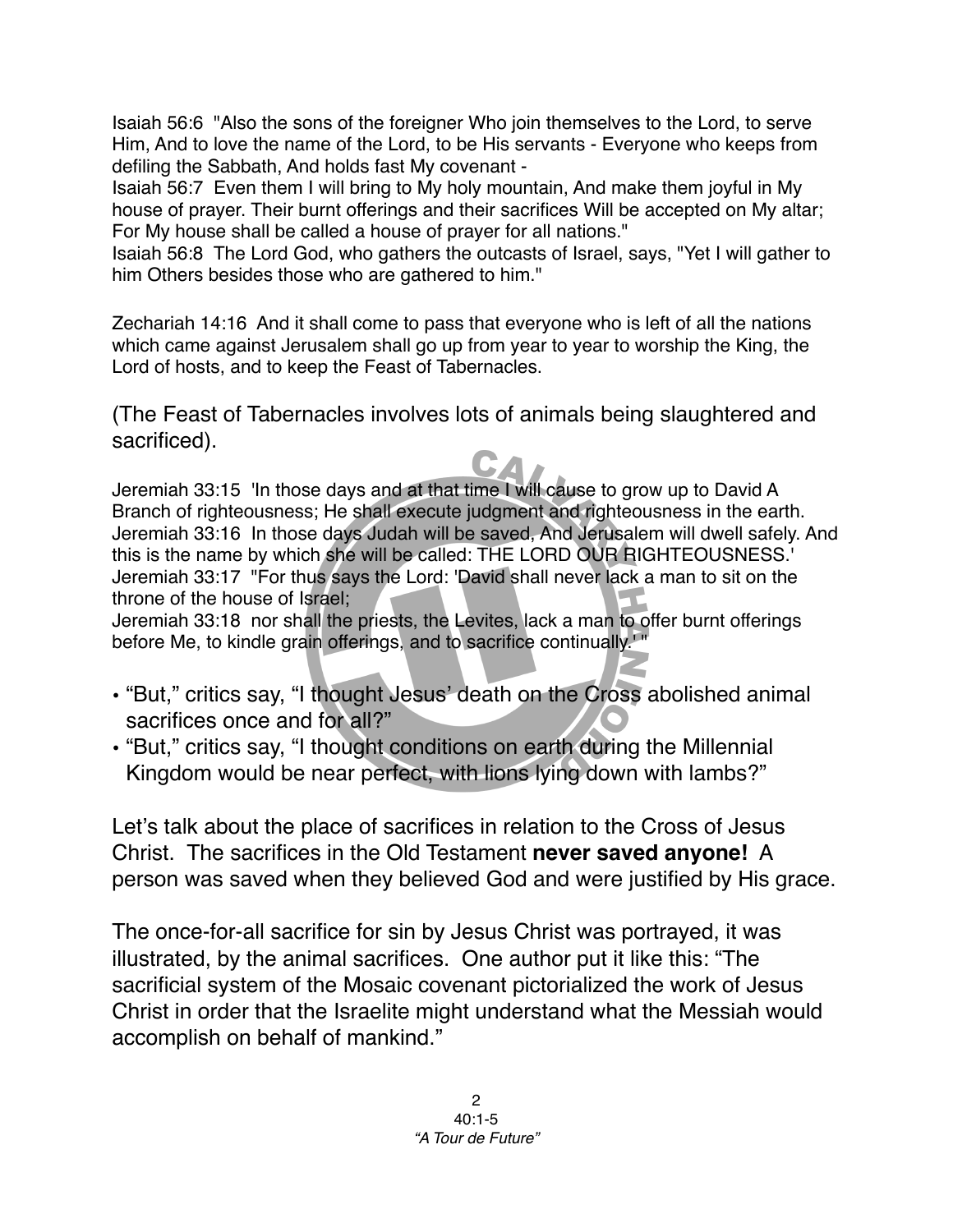So, by themselves, sacrifices do not in any way diminish Christ's once-forall sacrifice on the Cross. In the Old Testament they pointed forward to it. In the Millennial Kingdom they will point back to it. The Cross remains the focal point and salvation will be as it always has been, by grace alone through faith alone.

Thinking about folks looking back on the Cross brings us to the second criticism, that conditions on the Millennial earth will dictate against the slaughter of animals. What you need to understand about those thousand years is that the inhabitants of the earth will still be in their natural human bodies. They will still be sinners. In fact, we read in the Book of the Revelation of Jesus Christ that at the end of the thousand years Satan is let loose from the Abyss to lead a rebellion of human beings against Jesus.

During that future time righteousness and holiness will prevail, but those with earthly bodies will still have a sin nature and there will be a need to teach about how offensive sin is to a holy and righteous God. Animal sacrifices will serve that purpose. "In those sacrifices there is a reminder of sins year by year" [\(Hebrews 10:3\)](http://biblia.com/bible/niv/Hebrews%2010.3) said the writer to the Hebrews regarding the Mosaic sacrifices. The same need for a "reminder of sins year by year" will be needed in the future.

The conditions that will prevail during Christ's reign over the earth might even make animal sacrifices more necessary. I mean, those born in say year 500, are they really going to understand what it was like that Jesus was crucified on a Cross at Calvary? They will as they participate in the Temple feasts and sacrifices.

Millions of children will be born who will still need to be born-again. It's hard enough in today's fallen world to convince your kids there is real physical danger. How hard will it be in a near perfect environment to convince them of a very real spiritual danger - that of perishing eternally separated from God? Believe me, parents will need their kids to see animals sacrificed.

Scholars have compared the description of the feasts and sacrifices Ezekiel presents with those under the Law of Moses. There are important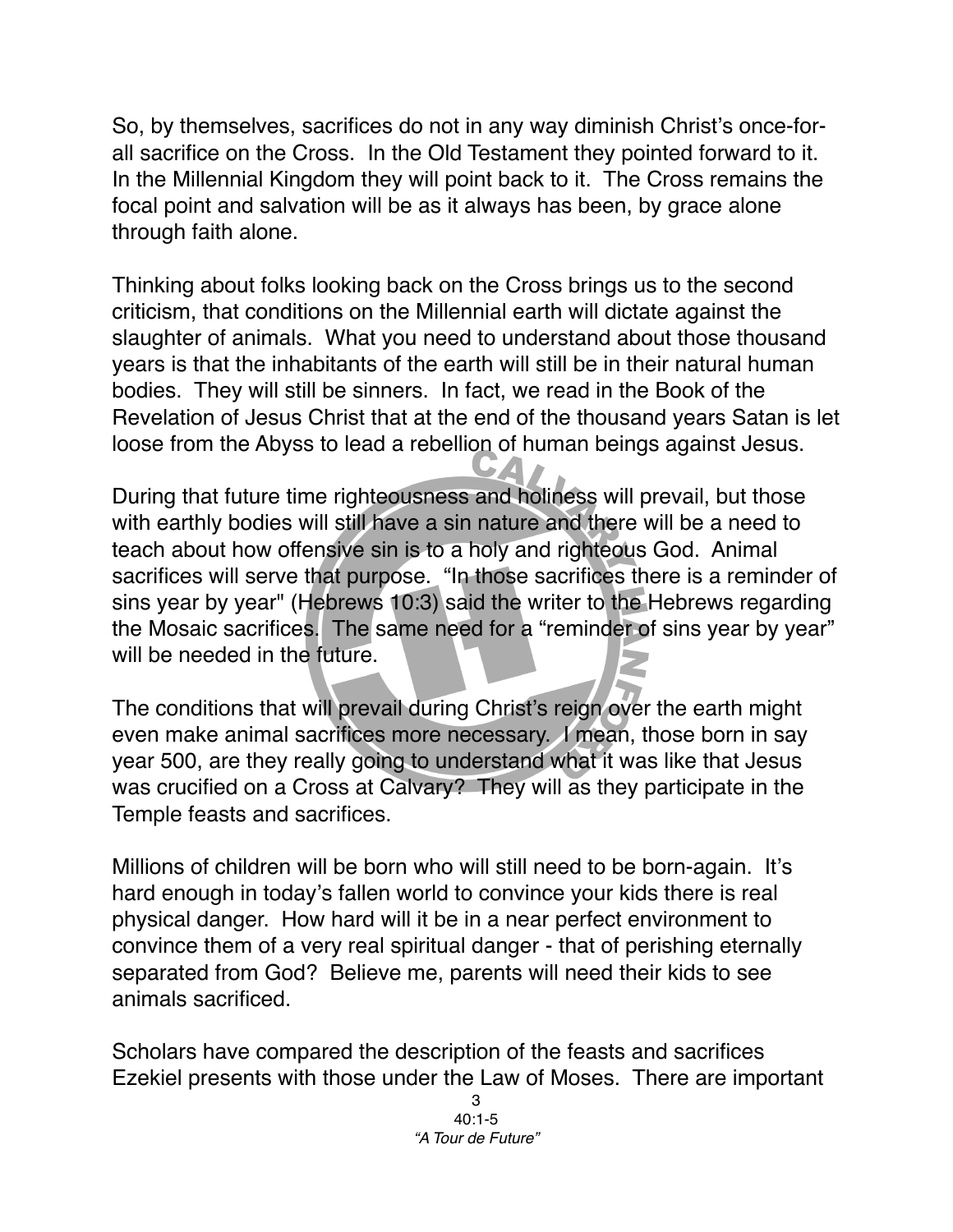differences. Not all the feasts and articles of furniture described by Moses are included by Ezekiel.

- There is no mention of the veil. Why not? Because with Jesus on the earth there will be no barrier between man and God.
- There is no mention of the table of shewbread. Why not? Because Jesus Christ, the Bread of Life, will be present.
- There is no mention of lampstands. Why not? Because Jesus Christ, the Light of the world, is on earth.
- There is no mention of the ark of the covenant. It will be unnecessary because the glory of God will fill the earth.

The system of feasts and sacrifices Ezekiel describes is similar to the one in the Mosaic Law but different and specific to the Millennium. That is to say, what Ezekiel is talking about is a real future system of worship that will be in effect in the Millennial Kingdom.

Here are two other random but interesting observations about Ezekiel's description of things to come:

- The land of Israel will be redistributed among the twelve tribes. It will be divided into three areas. Seven tribes will occupy the northern area and five the southern. Between these areas there seems to be a section called "the holy oblation." It is a section set apart for the Lord. Merrill Unger says, "The holy oblation [is] a spacious square, 34 miles each way, containing about 1160 square miles. The Temple itself [is] located in the middle of this square, and not in the city of Jerusalem... upon a very high mountain, which will be miraculously made ready for that purpose when the Temple is to be erected."
- Four times in these chapters we're told that the sons of Zadok will be assigned the priestly duties in the Temple. Zadok was a priest in King David's time. Because of his unwavering loyalty he was promised that his offspring would have this glorious posting.

Looking over these nine chapters they outline as follows:

• 40:1 - 43:2 describe the Millennial Temple.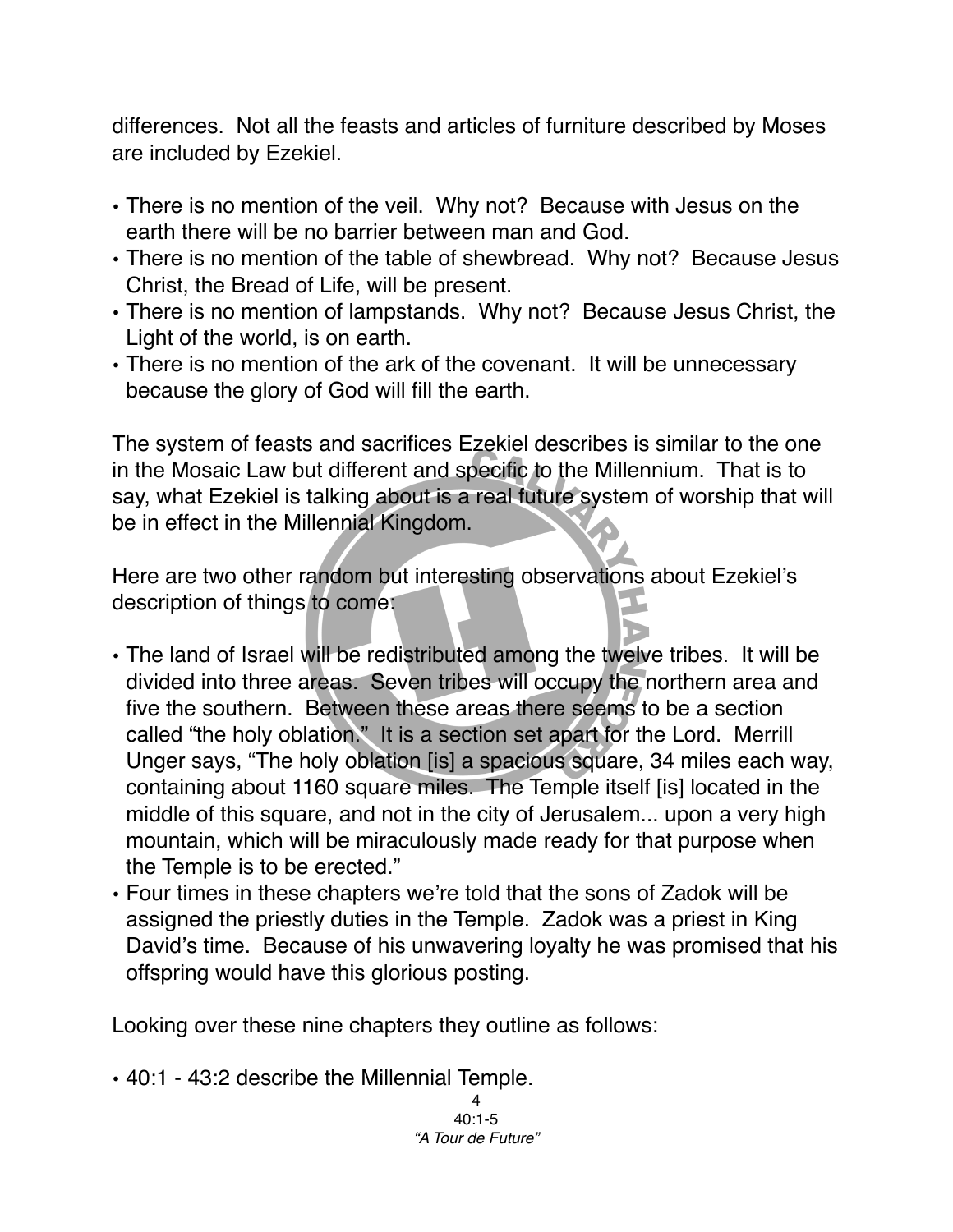- 43:3 46:24 describe the Millennial worship.
- 47:1 48:35 describe the new apportioning of land to the tribes of Israel.

Let's get started by looking at verses one through five of chapter forty.

Ezekiel 40:1 In the twenty-fifth year of our captivity, at the beginning of the year, on the tenth day of the month, in the fourteenth year after the city was captured, on the very same day the hand of the Lord was upon me; and He took me there.

The date was sometime in 573BC. The phrase "the beginning of the year" isn't easy to pin down.

- The Israelite religious new year began in Nisan (April-May) and was established at the time of the Exodus.
- However, in Israel's later history the seventh month, Tishri (October-November), became established as the first month of Israel's civil year.

So the date could be either April 28, 573BC or October 22, 573BC. The October date was also the Day of Atonement.

God "took" Ezekiel to Jerusalem. He transported him to the future by means of waking visions.

*What a crazy ministry Ezekiel had!*

Ezekiel 40:2 In the visions of God He took me into the land of Israel and set me on a very high mountain; on it toward the south was something like the structure of a city.

Ezekiel is going to go on a tour of the future Temple which he records in painstaking detail.

Ezekiel 40:3 He took me there, and behold, there was a man whose appearance was like the appearance of bronze. He had a line of flax and a measuring rod in his hand, and he stood in the gateway.

Since this "man" is later called "Lord," we believe it is a Christophany - an Old Testament appearance in bodily form by Jesus Christ.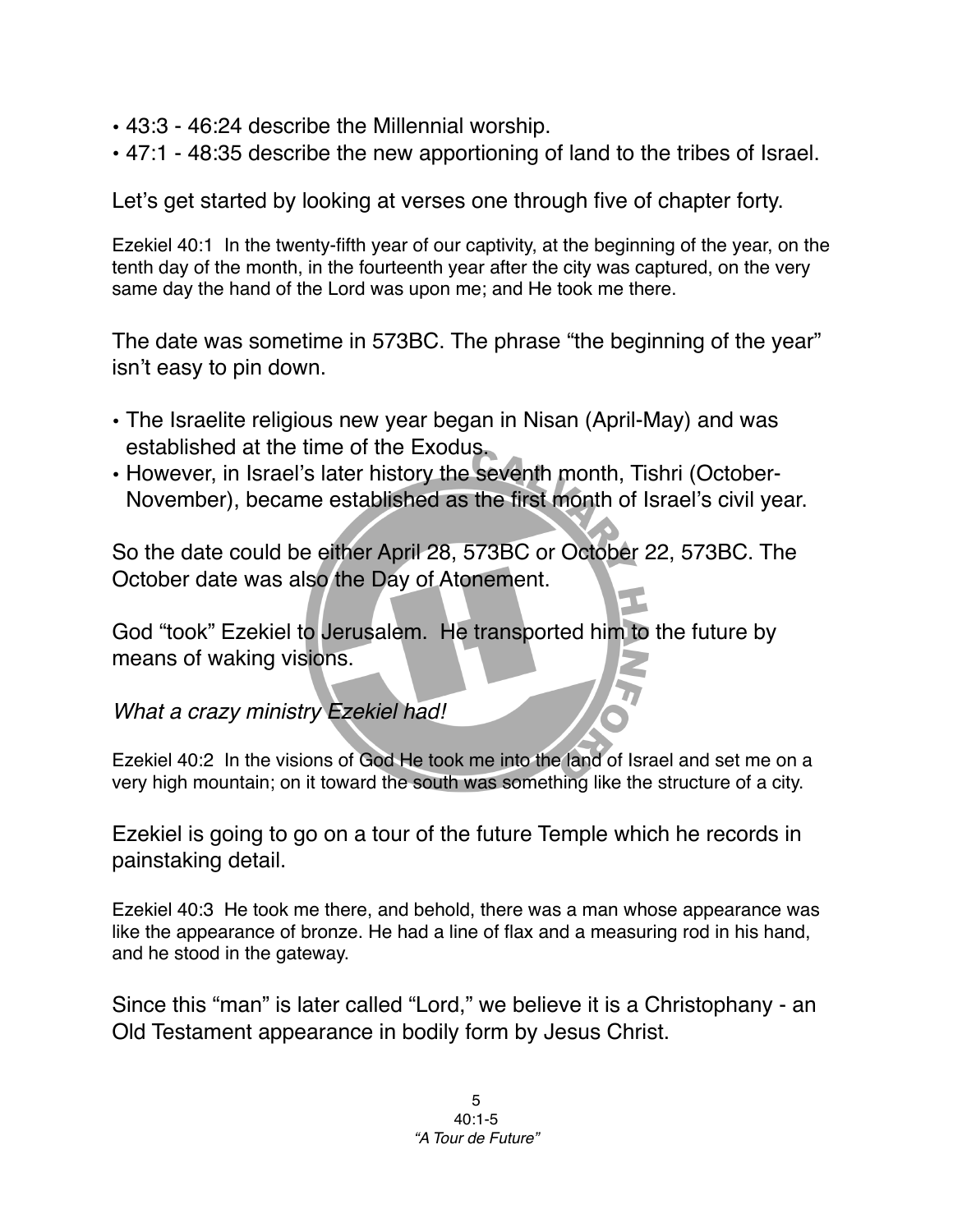Ezekiel 40:4 And the man said to me, "Son of man, look with your eyes and hear with your ears, and fix your mind on everything I show you; for you were brought here so that I might show them to you. Declare to the house of Israel everything you see."

Ezekiel is told to give the tour his full and undivided attention. That strikes me as odd. Here he was, transported by a waking vision to the future and in the presence of the Lord. Does he really need to be told to pay attention? Apparently he did.

How much more, then, do we need to be reminded to pay attention to the things the Lord is showing us, telling us, teaching us.

Ezekiel 40:5 Now there was a wall all around the outside of the temple. In the man's hand was a measuring rod six cubits long, each being a cubit and a handbreadth; and he measured the width of the wall structure, one rod; and the height, one rod.

A "cubit" is somewhere around 18 inches and a "handbreadth" about three and one-half inches. It may not sound like much of a tool but, man, will He show Ezekiel an awful lot using it!

It's not so much the tool as it is the Craftsman using it. When it's the Lord, He can accomplish all His heart desires.

If this is the Lord in a Christophany, we see that He loves to plan and to build. We know that Jesus created the universe:

Colossians 1:15 He is the image of the invisible God, the firstborn over all creation. Colossians 1:16 For by Him all things were created that are in heaven and that are on earth, visible and invisible, whether thrones or dominions or principalities or powers. All things were created through Him and for Him.

When the Lord was on the earth He said He would build His church:

Matthew 16:18 ... on this rock I will build My church, and the gates of Hades shall not prevail against it.

In Heaven, while we are awaiting His return, He said He'd be building our mansions: